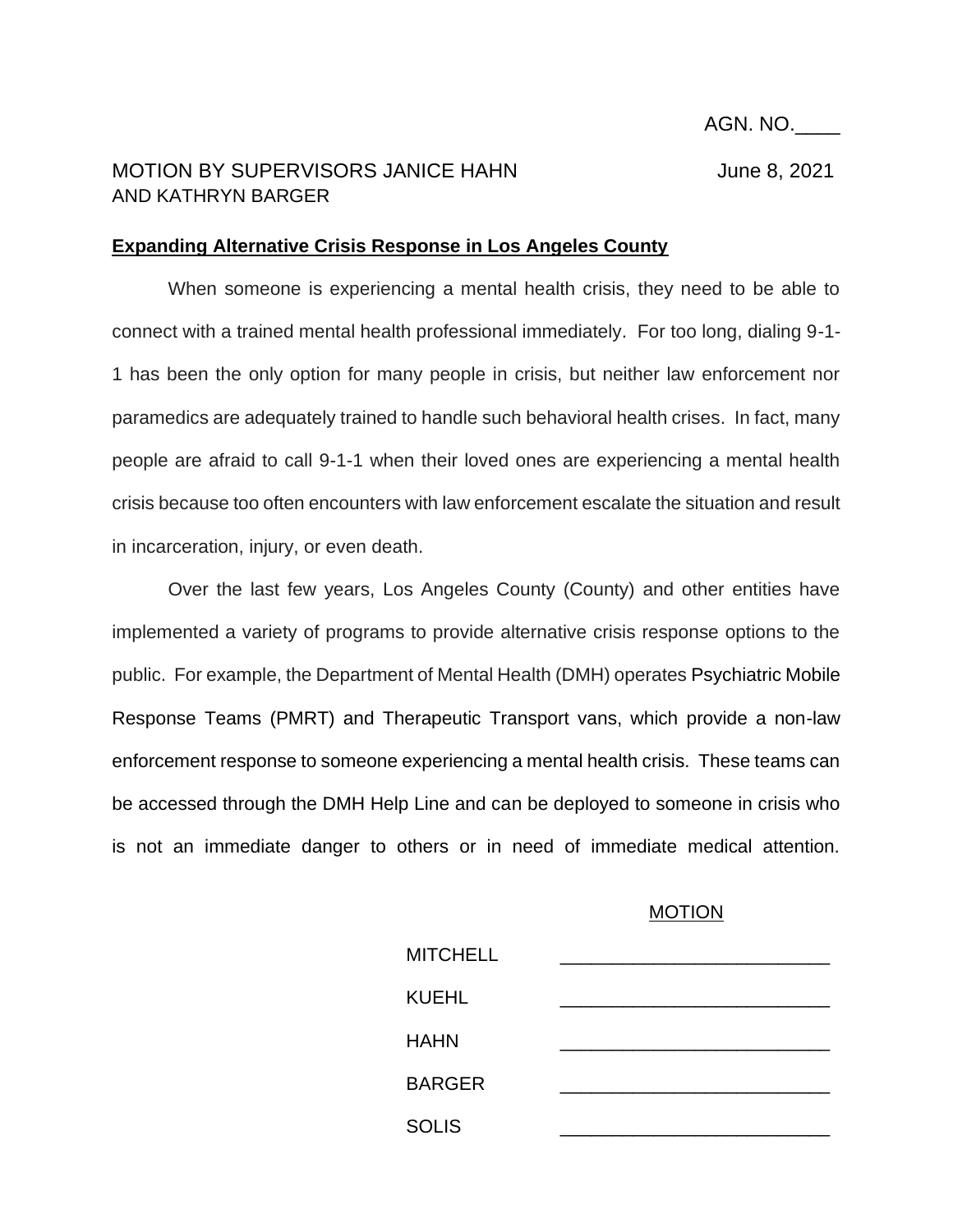Beginning in Summer 2022, these teams will be accessible through 9-8-8 when it goes live as the national number for suicide prevention and mental health crisis hotlines.

In order for PMRT and 9-8-8 to be an effective method of alternative crisis response, they must operate at a comparable capacity to law enforcement and 9-1-1. Unfortunately, PMRT is currently limited in size and scope. The teams do not operate between the hours of 2:00 am and 8:00 am, so they are unable to respond to crises 24/7. Additionally, they only operate at full-time staffing during business hours; on weekends and after 5:00 pm on weekdays the program relies on voluntary overtime staffing, and thus there are significantly fewer teams able to respond during these times. Mental health crises do not only happen during business hours, so an effective alternative crisis response system needs to operate 24 hours a day, 7 days a week just like any other emergency responders. Further, even during business hours, the average response time of a PMRT unit is often more than an hour because of inadequate units, making it ineffective in a crisis that requires an immediate response. For this reason, many people feel that calling 9-1-1 is their only option to get immediate help for their loved ones in crisis because a PMRT unit would take too long to respond. An effective and efficient alternative crisis response network requires 24/7 coverage and fast response times.

It is clear that the County needs to expand our PMRT network to provide a feasible alternative to law enforcement for individuals experiencing a mental health crisis. Such an expansion would require financial investment, and the recently passed American Rescue Plan Act (Act) includes an opportunity for states to receive increased federal funding to implement mobile crisis intervention services for people with behavioral health needs. Section 9813 of the Act temporarily increases the federal Medicaid (Medi-Cal)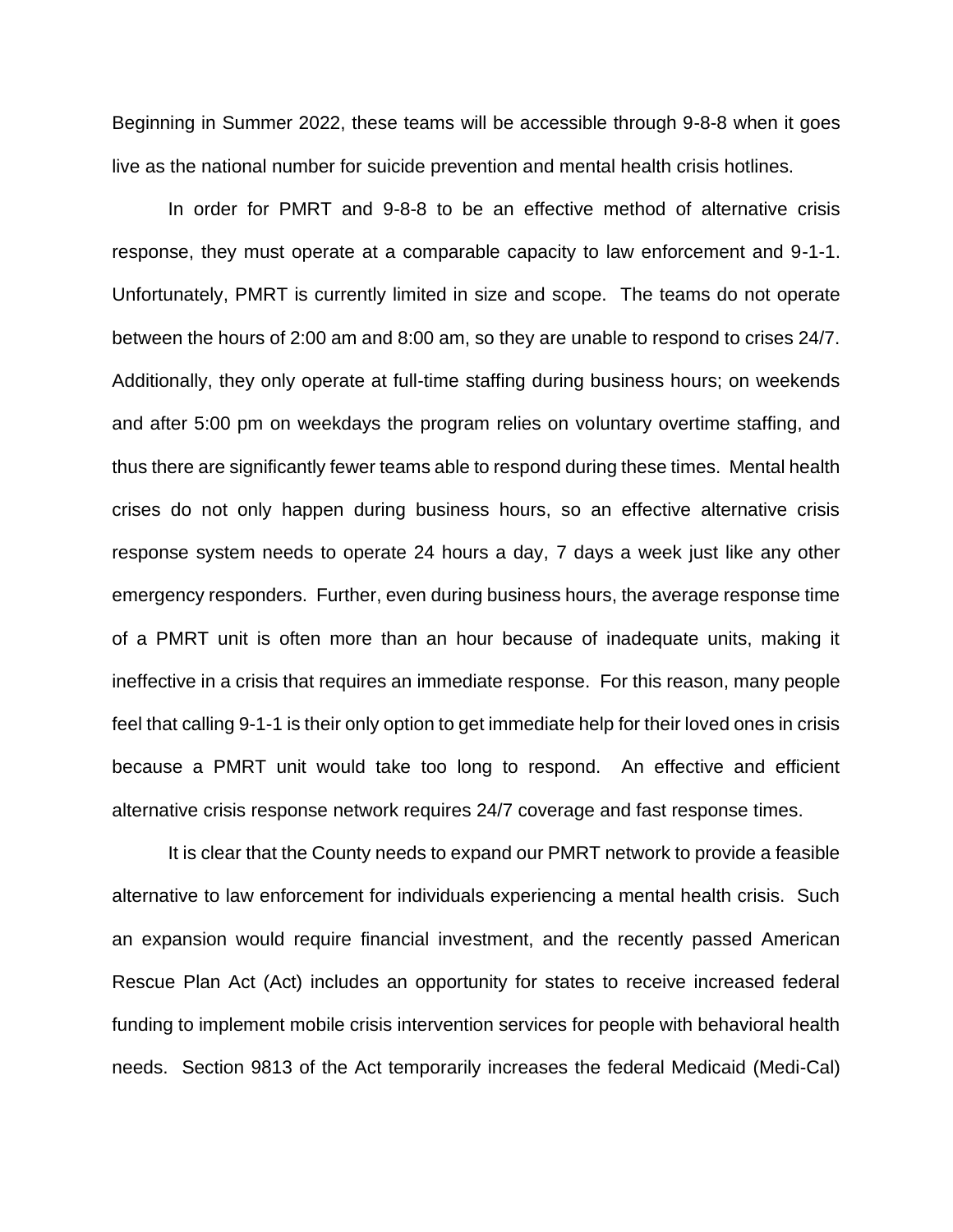funding match rate for alternative mobile crisis response services from 50% to 85% for a minimum of three years. This is a significant increase in funding that could give the County the opportunity to finally expand its PMRT services to provide an efficient and timely unarmed response to mental health crises. Additionally, the Act requires that the crisis response services operate 24/7 in order to access the increased funding match, which is a much needed expansion. The Act also allows cities to access these funds by contracting with DMH, allowing them to implement and/or expand their own mobile crisis response systems at a local level.

Over the last year, the Board of Supervisors has made clear their commitment to investing in alternative crisis response for people experiencing mental health crises. The increased federal funding match offered in the American Rescue Plan Act provides the County with the opportunity to expand the Department of Mental Health's PMRT network to a capacity that will operate at all hours of the day and provide a timely response similar to other emergency response units like law enforcement and paramedics. We need to plan to access these funds as soon as they become available so that Los Angeles County residents in crisis will be able to receive a fast, unarmed mobile crisis response at any time of the day or night. It is time to treat mental health emergencies with the same attention and resources that we treat physical health emergencies, and expanding the County's alternative crisis response system is one of the first steps to achieving parity.

**WE, THEREFORE MOVE** that the Board of Supervisors direct the Department of Mental Health (DMH) and the Chief Executive Officer to do the following: